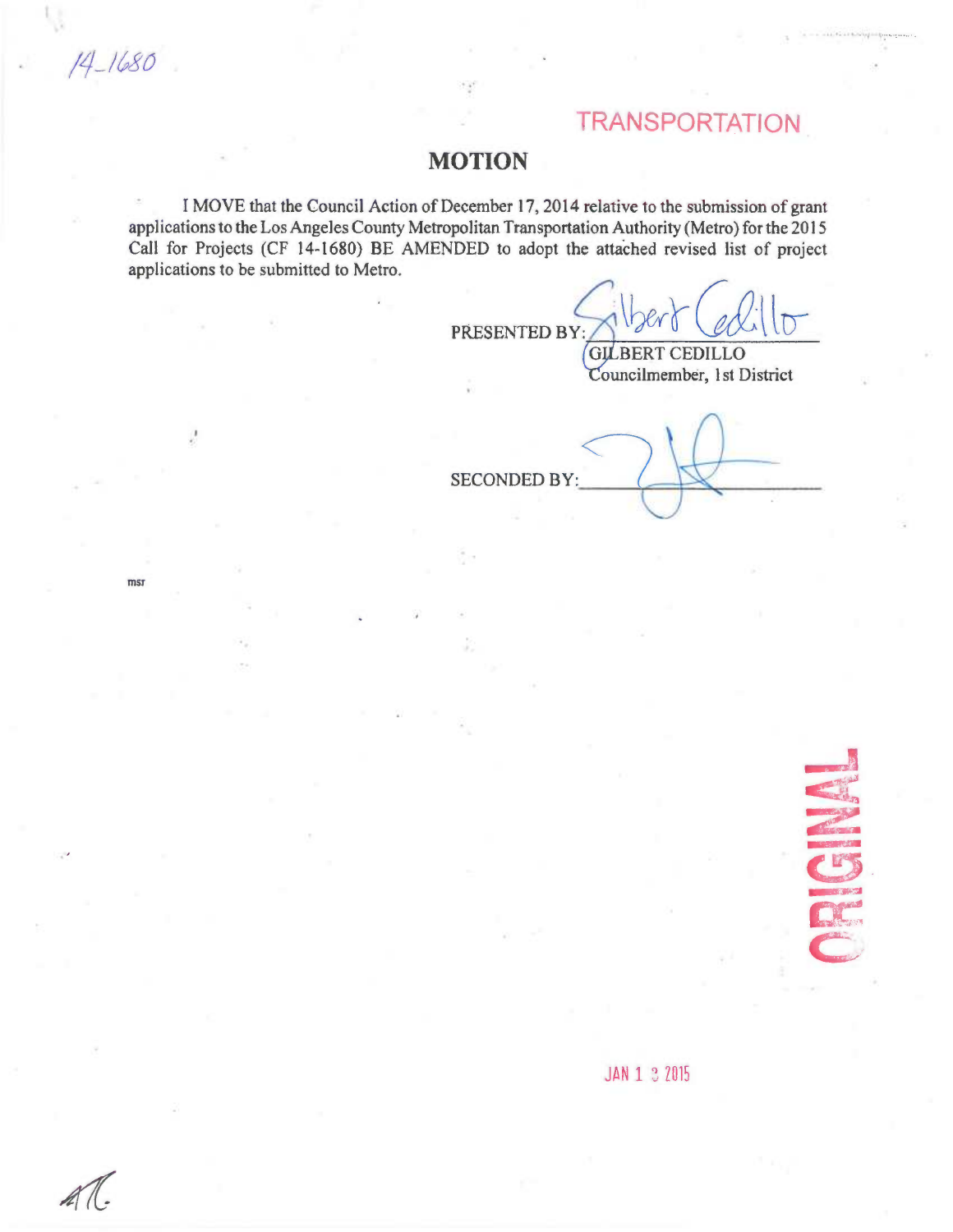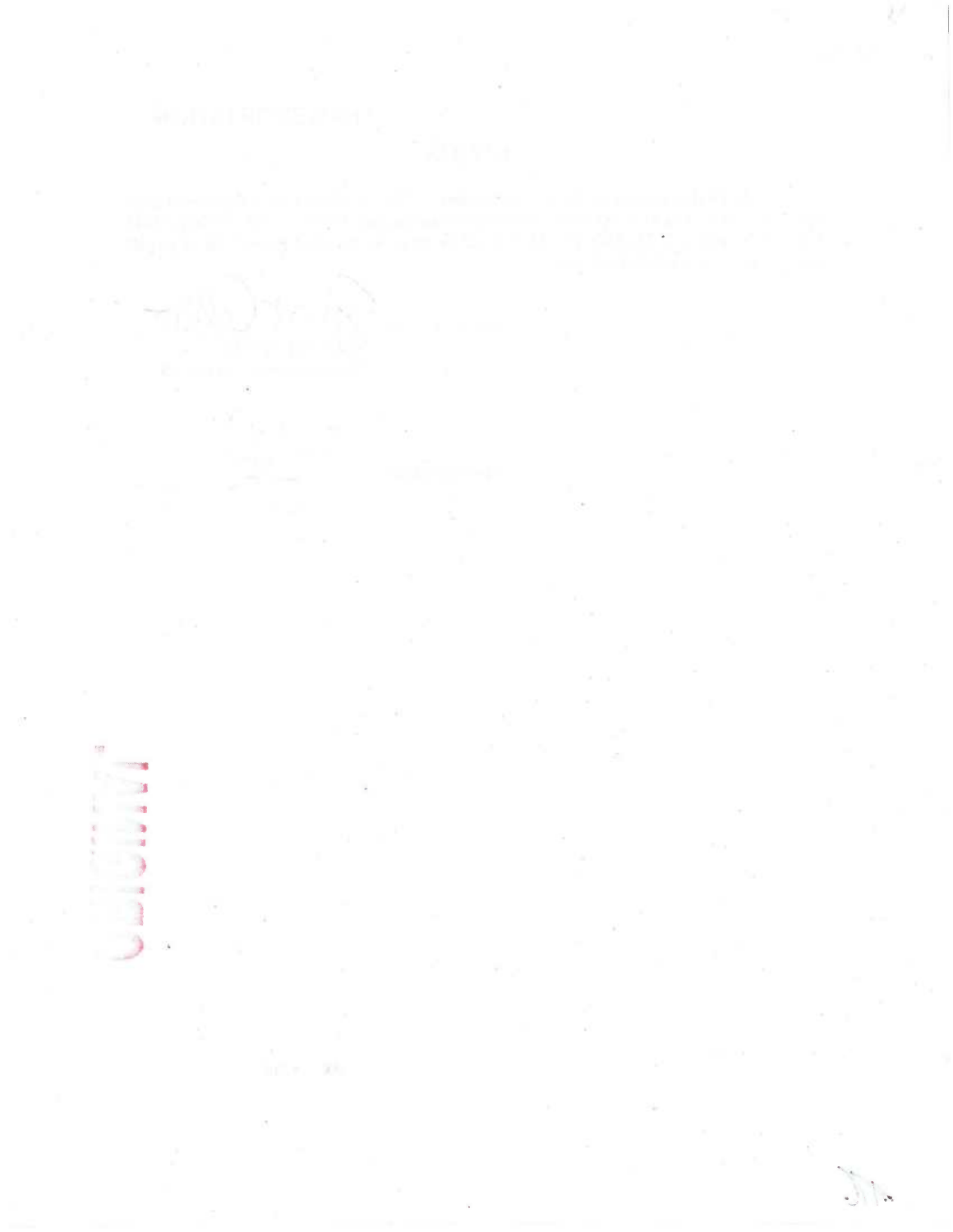Approved for Recommendation to the Council at City's interdepartmental Task Force<br>Committee Meeting on 12/5/2014 - Approved by the Council on 12/16/2014. Revised<br>by CD-1 to remove North Figueroa St. Corridor project from t

| Rank                    |                                                                                                                    |                                                                                                                                                                                                                                                                                                                                                                                                                                                                                                                                                                                                                                                                                                                                                                                                                                                                                                                                                                                                                                                                                                                                                                                                                                                                                                                                                                                                                                                                                                                                                                                                                                                                                                                                                                                                                                                                                                                                                                                                                             |           |                                    | City's<br>2015<br>Score |                    |                                                               |                         |                        |            | City Prop.             | % City<br>Prop, C/ | Other     |                                                                                                                                                     |
|-------------------------|--------------------------------------------------------------------------------------------------------------------|-----------------------------------------------------------------------------------------------------------------------------------------------------------------------------------------------------------------------------------------------------------------------------------------------------------------------------------------------------------------------------------------------------------------------------------------------------------------------------------------------------------------------------------------------------------------------------------------------------------------------------------------------------------------------------------------------------------------------------------------------------------------------------------------------------------------------------------------------------------------------------------------------------------------------------------------------------------------------------------------------------------------------------------------------------------------------------------------------------------------------------------------------------------------------------------------------------------------------------------------------------------------------------------------------------------------------------------------------------------------------------------------------------------------------------------------------------------------------------------------------------------------------------------------------------------------------------------------------------------------------------------------------------------------------------------------------------------------------------------------------------------------------------------------------------------------------------------------------------------------------------------------------------------------------------------------------------------------------------------------------------------------------------|-----------|------------------------------------|-------------------------|--------------------|---------------------------------------------------------------|-------------------------|------------------------|------------|------------------------|--------------------|-----------|-----------------------------------------------------------------------------------------------------------------------------------------------------|
|                         | Project Title                                                                                                      | <b>Project Description</b>                                                                                                                                                                                                                                                                                                                                                                                                                                                                                                                                                                                                                                                                                                                                                                                                                                                                                                                                                                                                                                                                                                                                                                                                                                                                                                                                                                                                                                                                                                                                                                                                                                                                                                                                                                                                                                                                                                                                                                                                  | CD        | <b>Grant Category</b><br>Requested | (100 pts.<br>Max.       | Lead               | Project                                                       | City Engs, Est.<br>Cast | Funding                |            | Funding C/Measure      | MRT                | City      |                                                                                                                                                     |
|                         | Regional Surface Transportation Improvements                                                                       |                                                                                                                                                                                                                                                                                                                                                                                                                                                                                                                                                                                                                                                                                                                                                                                                                                                                                                                                                                                                                                                                                                                                                                                                                                                                                                                                                                                                                                                                                                                                                                                                                                                                                                                                                                                                                                                                                                                                                                                                                             |           |                                    |                         | Department         | Manager                                                       |                         | Request                | Reguest    | <b>R</b> Match         | Match              | Funds     | <b>Notes</b>                                                                                                                                        |
|                         | Sbrth Street Vladuct Replacement Project                                                                           | Through an international design competition, the winning concept envisioned for<br>the Sixth Street Viaduct Replacement Project requires additional overmetch<br>funding above the currently programmed \$422M of predominately Highway Bridge<br>Program (HBP) and State Prop 1B Selsmic funding. Through the EIR/EIS<br>(environmental justice), PSR, community outreach, and preliminary design<br>process, up to 33 intersection improvements were proposed within a one mile<br>redius (bounded by 4th, 7th, Boyle, and Central) of the new iconic bridge including<br>streets east of the river below the bridge (Mission, Andarson, Jesse, Rio,<br>Clearance, etc.); however, through an eligibility determination with Caltrans and<br>FHWA, HBP/1B funds can only perticipate on limited traffic detour improvements.<br>This funding application request is for the unfunded elements of the 33<br>intersections and streets below and surrounding the vieduot such as ADA curb<br>ramps, corner radius enlargements to facilitate truck movement, pedestrian<br>crosswalk improvements, new sidewalks (some repairs), new bus peds, signal &<br>lighting, related utility relocation, and roadway restriping to improve traffic flow.<br>Note realignment of Mission Road at Jasse St and Rio to accommodate truck<br>turning as well as for improved bike circulation from additional cyclist/ped traffic<br>volume using the proposed spiral bike/ped ramp connection to the new viaduct<br>deck level. Note HBP funds were made eligible for the proposed spiral bike ramp<br>as well as the wider bridge deck to accommodate class 2 bike lanes on the entire<br>3/4 mile long structure. Other potential improvements under this application not<br>eligible for HBP including bridge accent lighting, landscaping (not to exceed 10% of<br>the \$6M Metro RSTI grant request) below the bridge, public art, and improvement<br>associated with an existing maintenance access tunnel to allow for bike/ped |           |                                    |                         |                    | John Koo (213)                                                |                         |                        |            |                        |                    |           |                                                                                                                                                     |
| $\overline{2}$          | Harbor Blvd./Sampson Way/7th Street<br>Reconfiguration                                                             | connection to a future bike path in the Los Angeles River.<br>Project entails realignment of two mejor erterials in San Pedro, resulting in<br>new/improved intersections of east-west collector streets serving downtown San<br>Pedro, the U.S.S lowe, the World Cruise Center, and the Ports 'O Call. The<br>project includes a reconfigured intersection at the junction of Harbor Blvd,<br>Sampson Way, and 7th Street. Work includes retaining wall, street work, grading,<br>paving, lighting, restriping and a new signalized intersection.                                                                                                                                                                                                                                                                                                                                                                                                                                                                                                                                                                                                                                                                                                                                                                                                                                                                                                                                                                                                                                                                                                                                                                                                                                                                                                                                                                                                                                                                          | 14<br>15  | <b>RSTVPI</b><br><b>RSTI</b>       | 95<br>91                | <b>BOE</b><br>POLA | 485-4750<br>Kerry<br>Cartwright<br>(310) 732-7702             | 7,500,000<br>12,800,000 | 6,000,000<br>6,000,000 | 80%<br>47% | 1,500,000              | 20%<br>in.         | 6,800,000 | thiri<br>Proposed by POLA. Match will be provided by Port<br>of LA (\$6,800,000)                                                                    |
| $\overline{a}$          | Take Back the Boulevard Complete Streets<br>Project for Colorado Boulevard in Eagle Rock,<br>Los Angeles, CA       | Next phase of comprehensive "complete streets" project for Eagle Rock's<br>Colorado Boulevard. First phase included road diet, buffered bike innes; and 3<br>new/enhanced crosswalks. This phase will improve vehicle flow, including to/from<br>freeways; improve transit stops and first-last mile connections; improve walkability.<br>and address minor issues with new bike lane. Project scope: (1) at 3 intersections,<br>construct new left turn pockets in existing medians; (2) reconfigure 1 intersection;<br>(3) 10 new medians with turn pockets; (4) enlarge 1 median; (5) enhance transit<br>shelters at Metro Rapid 780 stops, schools, and transfer locations; (6) new<br>pedestrian lighting along 1.75 miles of Colorado Blvd.; (7) construct 6 curb<br>extensions; (8) add 1 crosswalk; and (9) erect community markers/wayfinding                                                                                                                                                                                                                                                                                                                                                                                                                                                                                                                                                                                                                                                                                                                                                                                                                                                                                                                                                                                                                                                                                                                                                                      |           |                                    |                         |                    | Michael Hunt                                                  |                         |                        |            |                        |                    |           |                                                                                                                                                     |
| $\ddot{\phantom{1}}$    | Western Ave - Florence to 80th and at<br><b>Manchester</b>                                                         | signage.<br>This project will widen Western Ave from Florence Ave to 80th SI to add a left turn<br>channeization. This project will also add a right turn lane along northbound<br>Western Ave at Manchester Blvd. Complete Street elements will be incorporated<br>into the application for 2015.                                                                                                                                                                                                                                                                                                                                                                                                                                                                                                                                                                                                                                                                                                                                                                                                                                                                                                                                                                                                                                                                                                                                                                                                                                                                                                                                                                                                                                                                                                                                                                                                                                                                                                                          | 14        | <b>RSTI</b><br>RSTI                | 87<br>82                | DOT<br><b>BOE</b>  | (213) 972-5007<br>Vahik<br>Vertanians<br>$(213)$ $485 - 4652$ | 7,500,000<br>7,500,000  | 6,000,000<br>6,000,000 | 80%<br>80% | 1,500,000<br>1,500,000 | 20%<br>20%         |           | Proposed by CD-14.<br>Proposed for re-evaluation by CD-8.                                                                                           |
| 5                       | Eastbound Los Feliz Blvd and Riverside Drive<br><b>Right Turn Pocket</b>                                           | Create right turn pocket for vehicles making the right turn from Los Feliz Blvd. east<br>to Riverside Drive south. Create an approximately 200 foot long turning isne to<br>allow for better east bound through-put for vehicles on Los Feliz Blvd as well as a<br>bus will out for the exclusive Metro local and rept service.                                                                                                                                                                                                                                                                                                                                                                                                                                                                                                                                                                                                                                                                                                                                                                                                                                                                                                                                                                                                                                                                                                                                                                                                                                                                                                                                                                                                                                                                                                                                                                                                                                                                                             |           | <b>RSTI</b>                        | 71                      | DOT                | Michael Hunt<br>(213) 972-5007                                | 1,000.000<br>36,300,000 | 800.000<br>24.600.000  | 80%        | 200,000<br>4.700,000   | 20%                | 6.800.000 | Proposed by CD-4. This project was also evaluated<br>for PI mode and was found not to be a good<br>candidate in that mode                           |
|                         | <b>Goods Movement Improvements</b>                                                                                 |                                                                                                                                                                                                                                                                                                                                                                                                                                                                                                                                                                                                                                                                                                                                                                                                                                                                                                                                                                                                                                                                                                                                                                                                                                                                                                                                                                                                                                                                                                                                                                                                                                                                                                                                                                                                                                                                                                                                                                                                                             |           |                                    |                         |                    |                                                               |                         |                        |            |                        |                    |           |                                                                                                                                                     |
| $\overline{\mathbf{1}}$ | Siauson Ave, Improvements from Varmont Ave<br>to Van Ness                                                          | Reconstruction; bike lanes, pedestrian improvements, street trees and median<br>enhancements.<br>Enhance goods movement along the Alameda St. by increasing turning radii,                                                                                                                                                                                                                                                                                                                                                                                                                                                                                                                                                                                                                                                                                                                                                                                                                                                                                                                                                                                                                                                                                                                                                                                                                                                                                                                                                                                                                                                                                                                                                                                                                                                                                                                                                                                                                                                  |           | GMI                                | 83                      | BOE                | Minham<br>Haddadin (213)<br>485-4642                          | 4.000.000               | 3,200,000              | 80%        | 800,000                | 20%                |           | Proposed for re-evaluation by CD-8. This project<br>was also evaluated for BI and PI modes and found<br>not to be a good candidates for those modes |
| $\overline{a}$          | Alameda Street Goods Movement<br>imorovements                                                                      | upgrading signals, adding lighting and signage, removing old relirced tracks,<br>improving storm drains, and eliminating hazards. Scope of project goes from Bay<br>St south to the 10 freeway.                                                                                                                                                                                                                                                                                                                                                                                                                                                                                                                                                                                                                                                                                                                                                                                                                                                                                                                                                                                                                                                                                                                                                                                                                                                                                                                                                                                                                                                                                                                                                                                                                                                                                                                                                                                                                             | 14        | GMI                                | <b>SO</b>               | <b>BOE</b>         | Steve Chen<br>$(213)$ 485-4516                                | 11,000,000              | 8,800,000              | 80%        | 2,200,000              | 20%                |           | Proposed by BOE                                                                                                                                     |
| ı                       | YTI Terminal Truck Trip Reduction Program<br>(Terminal island Container Transfer Facility<br>Expansion)            | Construct a new loading track at the existing Terminal intermodal Container<br>Transfer Facility (TICTF) that serves Yusen Terminal, Inc. The new loading track<br>includes approximately 2,000 linear feet of track, one furnout, beckland<br>reconstruction, and miscellaneous utility modifications/relocation/protection                                                                                                                                                                                                                                                                                                                                                                                                                                                                                                                                                                                                                                                                                                                                                                                                                                                                                                                                                                                                                                                                                                                                                                                                                                                                                                                                                                                                                                                                                                                                                                                                                                                                                                | 15        | GMI                                | <b>R6</b>               | POLA               | Kerry<br>Cartwright<br>(310) 732-7702                         | 6,075,000               | 4,860,000              | 80%        |                        | $0\%$              |           | Proposed by POLA. Match will be provided by Port<br>1,215,000 of LA (\$1,215,000)                                                                   |
| $\blacktriangleleft$    | Intersections Improvement: Hyperion Ave &<br>Rowens Ave and Glendale Blvd & Glenfeliz<br><b>Blvd/Glenhurst Ave</b> | This project proposes to improve two intersections, Hyperion Ave & Rowene Ave<br>and Glendale Blvd & Glenfeliz Blvd/Glenhurst Ave, by roadway re-configuration, re-<br>striping, signal adjustments, and other strategic devices to reduce traffic delay and<br>promote optimum multi-modal usages. Bike lanes are proposed to be extended<br>slong Glendale Blvd toward Riverside Dr, as well as along Hyperion Ave north of<br>Rowens, and beyond across the widened bridges (being implemented by a<br>eperate ongoing project) to implement the neighborhood bikeway network as<br>called for by the C#v's 2010 Blayck Plen.                                                                                                                                                                                                                                                                                                                                                                                                                                                                                                                                                                                                                                                                                                                                                                                                                                                                                                                                                                                                                                                                                                                                                                                                                                                                                                                                                                                            | 4.13      | <b>CLAR</b>                        | <b>TE</b>               | <b>HOE</b>         | Shirley Lau<br>提供 485-5228                                    | 8,000,000               | 6,400,000              | 80%        | 1,600,000              | 20%                |           | Proposed by BOE Bridge Group                                                                                                                        |
|                         | Signal Synchronization & Bus Speed Improvements                                                                    |                                                                                                                                                                                                                                                                                                                                                                                                                                                                                                                                                                                                                                                                                                                                                                                                                                                                                                                                                                                                                                                                                                                                                                                                                                                                                                                                                                                                                                                                                                                                                                                                                                                                                                                                                                                                                                                                                                                                                                                                                             |           |                                    |                         |                    |                                                               | 23.615.833              | 23,260,000             |            | 4.693.000              |                    | 1,215,000 |                                                                                                                                                     |
|                         | ATSAC ATCS/TPS/LRT/HRUCMS System<br>Reliability and Efficiency Enhancement                                         | The project will improve and enhance operational reliability and efficiency of<br>ATSAC's ATCS/TPS/LRT/HRI/CMS systems and include the design, construction<br>and installation in City of Los Angeles.                                                                                                                                                                                                                                                                                                                                                                                                                                                                                                                                                                                                                                                                                                                                                                                                                                                                                                                                                                                                                                                                                                                                                                                                                                                                                                                                                                                                                                                                                                                                                                                                                                                                                                                                                                                                                     | <b>CW</b> | 388881                             | $100 -$                 | DOT                | Sean Skehan<br>(213) 972-8428                                 | 2,500,000               | 3,000,000              | 80%        | 500,000                |                    |           | Proposed by DOT.                                                                                                                                    |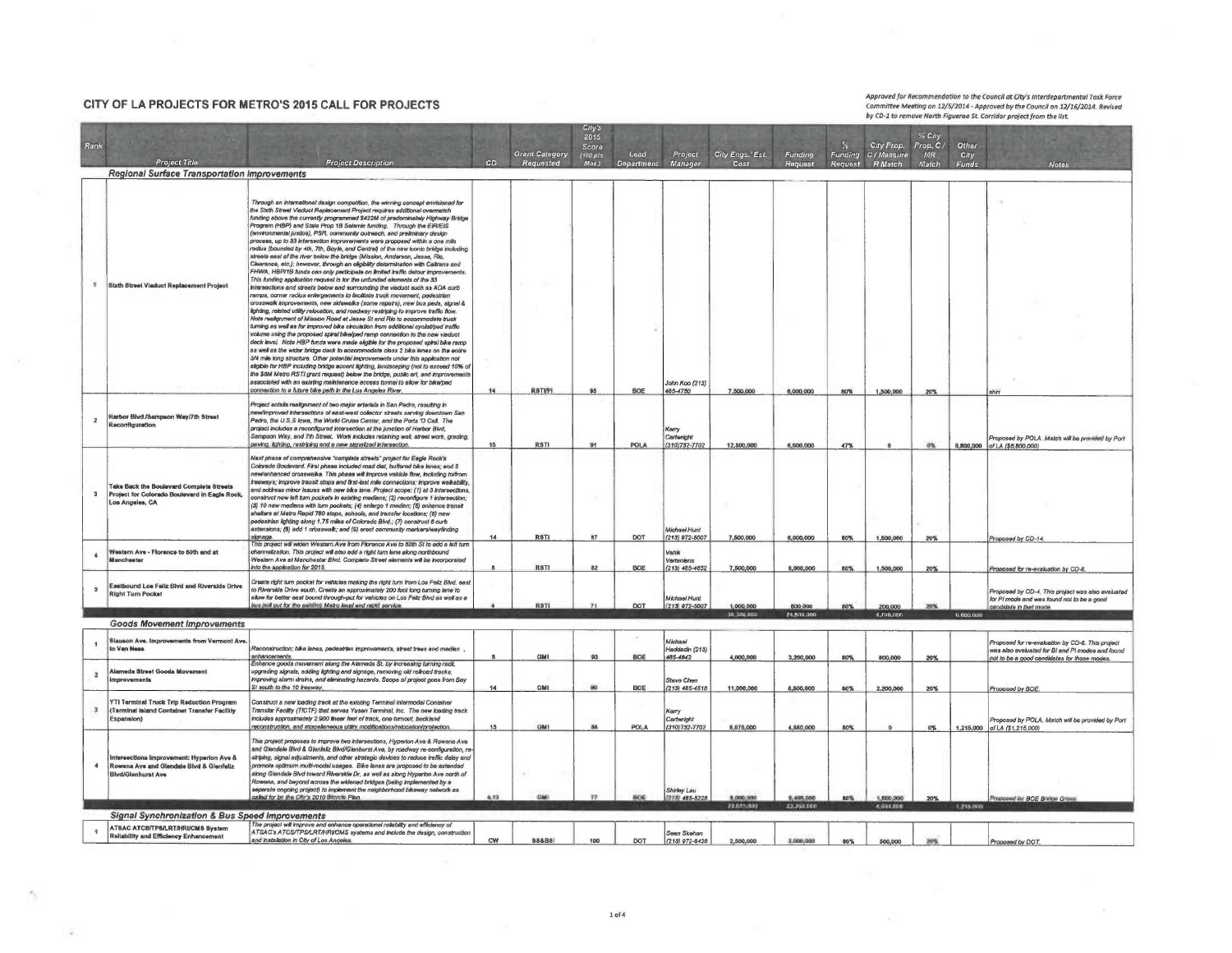÷

Approved for Recommendation to the Council at City's Interdepartmental Task Force<br>Committee Meeting on 12/5/2014 - Approved by the Council on 12/16/2014. Revised<br>by CD-1 to remove North Figueroa St. Corridor project from t

|                          |                                                                                                              |                                                                                                                                                                                                                                                                                                                                                                                                                                                                                                                                                                                                                                                                                                                                                                                                                                                                                                                                                                                                                                                                                                                                                                                                                |                                  |                      | 2015              |            |                                                      |                        |                        |            |                           | % City         |               |                                                                                                                                                   |
|--------------------------|--------------------------------------------------------------------------------------------------------------|----------------------------------------------------------------------------------------------------------------------------------------------------------------------------------------------------------------------------------------------------------------------------------------------------------------------------------------------------------------------------------------------------------------------------------------------------------------------------------------------------------------------------------------------------------------------------------------------------------------------------------------------------------------------------------------------------------------------------------------------------------------------------------------------------------------------------------------------------------------------------------------------------------------------------------------------------------------------------------------------------------------------------------------------------------------------------------------------------------------------------------------------------------------------------------------------------------------|----------------------------------|----------------------|-------------------|------------|------------------------------------------------------|------------------------|------------------------|------------|---------------------------|----------------|---------------|---------------------------------------------------------------------------------------------------------------------------------------------------|
| Rank                     |                                                                                                              |                                                                                                                                                                                                                                                                                                                                                                                                                                                                                                                                                                                                                                                                                                                                                                                                                                                                                                                                                                                                                                                                                                                                                                                                                |                                  | <b>Grant Categor</b> | Score             | Lead       | Project                                              | City Engs, Est.        | Funding                | Funding    | City Prop.<br>C / Measure | Prop. C/<br>MR | Other<br>City |                                                                                                                                                   |
|                          | Project Title                                                                                                | <b>Project Description</b>                                                                                                                                                                                                                                                                                                                                                                                                                                                                                                                                                                                                                                                                                                                                                                                                                                                                                                                                                                                                                                                                                                                                                                                     | <b>CD</b>                        | Raguested            | (100 pt)<br>Max ) | Department | Manager                                              | Cost                   | Request                | Reguest    | R Match                   | Match          | Funds         | <b>Notes</b>                                                                                                                                      |
| л                        | LAX to Hyde Park Transportation Management<br>System Communications Network Stabilization<br>and Gap Closure | The project will close a gap to stabilize ATSAC communications network for City's<br>transportation management system and include the design, construction and<br>installation of communications network enhancement between Los Angeles                                                                                                                                                                                                                                                                                                                                                                                                                                                                                                                                                                                                                                                                                                                                                                                                                                                                                                                                                                       |                                  |                      | u                 |            | Sean Skehan                                          |                        |                        |            |                           |                |               |                                                                                                                                                   |
| $\alpha$                 | <b>Traffic Signal Rail Crossing Improvement</b><br>Project                                                   | International Airport to Hirde Park in Los Angeles.<br>Project would provide upgrades to traffic signals and railroad crossing equipment<br>at highway-rail grade crossings where both systems are interconnected and<br>preemption exists. Work elements may include traffic signal upgrades, installation<br>or replacement of battery backup systems, replacement of obsolete controllers,<br>upgrades to railroad preempt interconnect, surveillance cameras, and advanced<br>preemption at signalized intersections adjacent to grade crossings. Project will<br>terget current Metro light rail crossings along street-running portions of various<br>light rail systems to install battery backup systems                                                                                                                                                                                                                                                                                                                                                                                                                                                                                               | 5, 10, 11<br>CW                  | 88&B81<br>556551     |                   | DOT<br>DOT | 213 072-8428<br>Jose D.<br>Hernandez<br>213 972-5057 | 3,500,000<br>4,880,000 | 2,800,000<br>1,880,000 | 80%<br>88% | 700,000<br>870,000        | 20%<br>20%     |               | Proposed by DOT.<br>Proposed by DOT.                                                                                                              |
|                          | <b>ATSAC Traffic Surveillance Video Transport</b>                                                            | The project will include the design, construction and installation of video transport                                                                                                                                                                                                                                                                                                                                                                                                                                                                                                                                                                                                                                                                                                                                                                                                                                                                                                                                                                                                                                                                                                                          |                                  |                      |                   |            | Sean Skehan                                          |                        |                        |            |                           |                |               |                                                                                                                                                   |
|                          | <b>System Enhancement</b>                                                                                    | system enhancement for City's transportation management system in Los<br>Anonies.                                                                                                                                                                                                                                                                                                                                                                                                                                                                                                                                                                                                                                                                                                                                                                                                                                                                                                                                                                                                                                                                                                                              | CW                               | 35&831               | 86                | DOT        | 213) 972-8428                                        | 2,000.000              | 1.600,000              | 30%        | 456,000                   | 20%            |               | Proposed by DOT.                                                                                                                                  |
|                          |                                                                                                              |                                                                                                                                                                                                                                                                                                                                                                                                                                                                                                                                                                                                                                                                                                                                                                                                                                                                                                                                                                                                                                                                                                                                                                                                                |                                  |                      |                   |            |                                                      | 12.850,000             | 10.280.000             |            | 2.570,000                 |                |               |                                                                                                                                                   |
|                          | <b>Transportation Demand Management</b>                                                                      |                                                                                                                                                                                                                                                                                                                                                                                                                                                                                                                                                                                                                                                                                                                                                                                                                                                                                                                                                                                                                                                                                                                                                                                                                |                                  |                      |                   |            |                                                      |                        |                        |            |                           |                |               |                                                                                                                                                   |
| $\mathbf{1}$             | Expo Park USC/Collseum - LA Express Park                                                                     | Expansion of LA Express Park into USC-Collseum area with demand-based<br>parking pricing and parking guidance to improve utilization of available parking.<br>Design of a web based and third party cell phone application for available parking<br>guidence integrated with electronic changeable messages signs for traffic<br>mitigation, and reduce congestion in USC-Collseum area. In addition, installation of<br>way-finding signs, pay by cell phone application for parking, and electric vehicle<br>charging station(s).                                                                                                                                                                                                                                                                                                                                                                                                                                                                                                                                                                                                                                                                            | 8.9                              | <b>TDM</b>           | 85                | DOT        | Peer Ghant<br>(213) 473-0651                         | 1,000,000              | 800,000                | 80%        | 200,000                   | 20%            |               | Proposed by DOT.                                                                                                                                  |
| $\overline{2}$           | <b>Building Connectivity with Bicycle Friendly</b><br><b>Business Districts</b>                              | Close the missing link between our existing transit system and land use<br>infrastructure by offering TDM incentives to encourage bicycling for local short<br>trips in business districts. Coordinating with businesses that already attract<br>customers for shopping, dining, and errands by providing bloyele parking, bloyele<br>corral street treatment, bicycle corral signage, cargo delivery bicycles, cohesive<br>branded informational materials, safety and maintenance workshops,<br>encouragement rides, and shopping by bicycle workshops.                                                                                                                                                                                                                                                                                                                                                                                                                                                                                                                                                                                                                                                      | CW                               | TDM                  | 85                | DOT        | Rubina<br>Ghazarian<br>(213) 972-4969                | 985,000                | 788,000                | 80%        | 197,000                   | 20%            |               | Proposed by DOT.                                                                                                                                  |
| $\overline{\mathbf{3}}$  | Venice - LA Express Park                                                                                     | Expansion of LA Express Park into Venice with demand-based parking pricing and<br>parking guidance to improve utilization of available parking. Design of a web based<br>and third party cell phone application for available parking guidance integrated with<br>electronic changeable messages signs for traffic mitigation, and reduce congestion<br>in Venice. In addition, installation of way-finding signs, pay by cell phone<br>application for partiting, and electric vehicle charging station st                                                                                                                                                                                                                                                                                                                                                                                                                                                                                                                                                                                                                                                                                                    | 11                               | <b>TDM</b>           | 83                | <b>DOT</b> | Peer Ghant<br>(213) 473-0651                         | 1,000,000              | 800,000                | 80%        | 200,000                   | 20%            |               | Proposed by DOT                                                                                                                                   |
|                          |                                                                                                              |                                                                                                                                                                                                                                                                                                                                                                                                                                                                                                                                                                                                                                                                                                                                                                                                                                                                                                                                                                                                                                                                                                                                                                                                                |                                  |                      |                   |            |                                                      | 2.985.000              | 2.388.000              |            | 597,000                   |                |               |                                                                                                                                                   |
|                          | <b>Transit Capital</b>                                                                                       | Purchase of seventy (70) two line solar powered signs and thirty (30) four line                                                                                                                                                                                                                                                                                                                                                                                                                                                                                                                                                                                                                                                                                                                                                                                                                                                                                                                                                                                                                                                                                                                                |                                  |                      |                   |            |                                                      |                        |                        |            |                           |                |               |                                                                                                                                                   |
| $\overline{1}$           | Purchase and Installation of Solar Powered Bus<br><b>Arrival Information Signs</b>                           | soler powered signs (100 signs total) that would visually display real time bus<br>arrival information and provide an audio announcement (ADA compliant) regarding<br>bus arrival information for LADOT Downtown DASH, Community DASH and other<br>LADOT services.                                                                                                                                                                                                                                                                                                                                                                                                                                                                                                                                                                                                                                                                                                                                                                                                                                                                                                                                             | CW                               | TC                   | 95                | DOT        | Brian Lee (213)<br>928-9784                          | 755,000                | 604,000                | 80%        |                           | $0\%$          |               | Proposed by DOT Transit Group. \$151,000<br>151,000 Proposition A as the match.                                                                   |
| $\overline{2}$           | DASH Clean Fuel Vehicles - Headway<br>Reduction                                                              | Purchase of twelve (12) 30-35' clean fuel buses DASH buses in order to reduce<br>headways in six of LADOT's most heavily used DASH routes: DASH<br>Leimert/Sieuson, DASH Hollywood/Wilshire, DASH Mkitown, DASH Lincoln<br>Heights/Chinatown, DASH Van Nuys/Studio City, and DASH Hollywood.                                                                                                                                                                                                                                                                                                                                                                                                                                                                                                                                                                                                                                                                                                                                                                                                                                                                                                                   | 1, 2, 4, 6, 8, 9, 1<br>0, 13, 14 | TC                   | 93                | DOT        | Corinne Ralph<br>(213) 928-9745                      | 6,300,000              | 5,040,000              | 80%        | $\ddot{\mathbf{0}}$       | $0\%$          |               | Proposed by DOT. A match of \$1,260,000 will be<br>1,260,000 provided from Proposition A.                                                         |
| $\overline{\mathbf{3}}$  | Purchase of DASH Zero Emission Buses - Five<br>(5) Electric Zero Emission Buses                              | Purchase of five (5) 30-35' zero emission buses (e.g., pure electric, fuel cell, etc.)<br>to be operated on LADOT's DASH service, In addition to further reducing bus<br>ernissions, the project will demonstrate the reliability and range of zero emission<br>technology using mid-sized transit buses in an urban circulator environment.<br>Replace existing vehicles in order to increase capacity, connectivity to other<br>modes of transportation and to reduce emissions and pollution in downtown.                                                                                                                                                                                                                                                                                                                                                                                                                                                                                                                                                                                                                                                                                                   | CW                               | TC                   | 91                | DOT        | Brien Lee (213)<br>028-0784                          | 3,500,000              | 2,800,000              | 80%        | $\Omega$                  | $0\%$          |               | Proposed by DOT. A match of \$700,000 will be<br>700,000 provided from Proposition A.                                                             |
| $\overline{\phantom{a}}$ | Vermont Avenue Bus improvements, MLK to<br>Wilshire Blvd                                                     | The project is primarily focused on providing a bus friendly environment and<br>encouraging intermodal transportation on a heavily trafficked corridor. By<br>improving the bus corridor by adding bus shelters, bus pads, directional concreate<br>signage, street trees and bus safety lights to develop a more accommodating bus<br>and pedestrian experience on Vermont Ave that will encourage more bus use and<br>connections while connecting the Red Line, Expo Line and ten freeway                                                                                                                                                                                                                                                                                                                                                                                                                                                                                                                                                                                                                                                                                                                   | 8,10                             | <b>TC</b>            | 89                | <b>BSS</b> | Ferdy Chan<br>(213) 847-0870                         | 2,200,000              | 1,760,000              | 80%        | 440,000                   | 20%            |               | Proposed for re-evaluation by CD-8 & CD-10. This<br>project was also evaluated for PI mode and found<br>not to be a good candidate for that mode. |
| ×                        | Wilmington Transit Corridor Bus Stop<br>norovement                                                           | This project attempts to enhance safety and comfort for public transit users in<br>Wilmington. This project will provide secure lighting and/or shelters at 23 high-<br>traffic bus stop locations in Greater Wilmington. The needs and public right-of-way<br>restrictions varies at each bus stop location. Individual location costs range from<br>\$15,000-\$40,000. This application assumes \$25,000/bus stop location. The<br>project boundaries include 1. Avalon Boulevard [Pacific Coast Highway (N) to<br>West D Street(S)]; 2. West D Street [Bayview (W) to Avalon (E)]; 3. Anahelm<br>Street [Figueroa Street (W) to Avalon Boulevard (E)]; and 4. Pacific Coast<br>Highway [Harbor Transit Way (W) to Avalon Boulevard (E). The proposed<br>improvements were extensively studied and included in the Environmental Justice<br>Mobility Plan and Opportunities for Wilmington Employees and Residents<br>(EMPOWER). This plan document focuses on the multi-modal needs of<br>Wilmington's diverse and low-income residents and comes with the support of<br>local stakeholders who participated in the planning process. Project is being<br>submitted by Los Angeles Neighborhood initiative. | 15                               | <b>TC</b>            | 79                | DOT.       | <b>Carlos Rios</b><br>(213) 972-4963                 | 575,000                | 460,000                | 80%        | 115,000                   | 20%            |               | Proposed by CD-15.                                                                                                                                |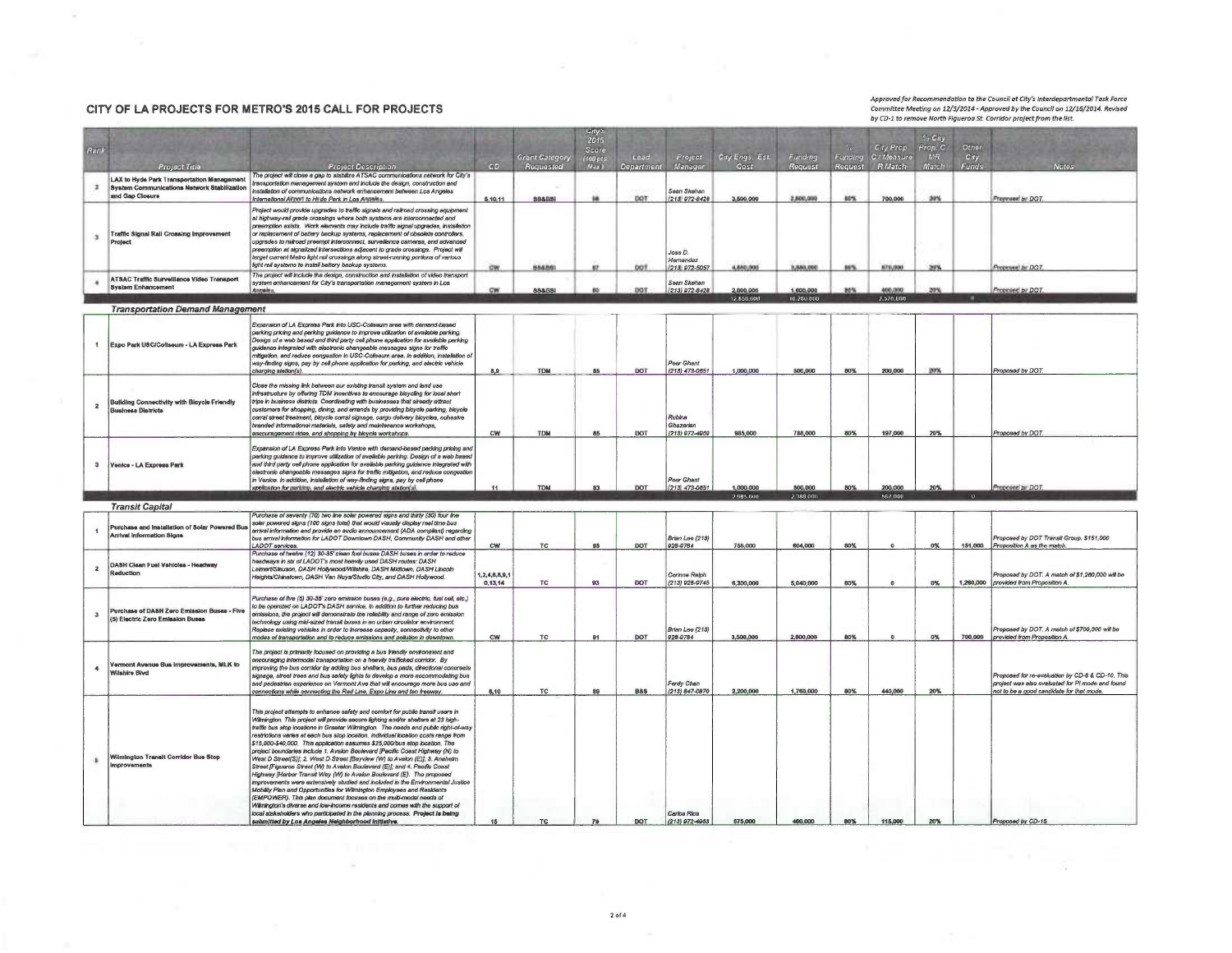Approved for Recommendatio<mark>n</mark> to the Council at City's interdepartmental Task Force<br>Committee Meeting on 12/5/2014 - Approved by the Council on 12/16/2014. Revised<br>by CD-1 to remove North Figueroa St. Corridor project from

| Rank                    |                                                                        |                                                                                                                                                                                                                                                                                                                                                                                                                                                                                                                                                                                                                                                                                                                                                                                                                                                                                                                                                                                                                                                                                                                                                                                                                                                                                                                |            | <b>Grant Category</b> | 2015<br>Score<br>(100 pts) | Load              | Project                                     | City Engs.' Est.  | Funding              | Funding    | City Prop.<br>C / Measure  | % City<br>Prop. C/<br>MR | Other<br>City |                                                                                                                                                                   |
|-------------------------|------------------------------------------------------------------------|----------------------------------------------------------------------------------------------------------------------------------------------------------------------------------------------------------------------------------------------------------------------------------------------------------------------------------------------------------------------------------------------------------------------------------------------------------------------------------------------------------------------------------------------------------------------------------------------------------------------------------------------------------------------------------------------------------------------------------------------------------------------------------------------------------------------------------------------------------------------------------------------------------------------------------------------------------------------------------------------------------------------------------------------------------------------------------------------------------------------------------------------------------------------------------------------------------------------------------------------------------------------------------------------------------------|------------|-----------------------|----------------------------|-------------------|---------------------------------------------|-------------------|----------------------|------------|----------------------------|--------------------------|---------------|-------------------------------------------------------------------------------------------------------------------------------------------------------------------|
| ٠                       | Project Title<br><b>Blvd to Wilshire Blvd</b>                          | <b>Project Description</b><br>The project is primarily focused on providing a bus friendly environment and<br>Western Avenue Bus Improvements, Exposition encouraging intermodal transportation on a heavily trafficked combier. By<br>signage, street trees and bus safety lights to develop a more accommodating bus<br>and pedestrian experience on Western Ave that will encourage more bus use and<br>connections while connecting the Red Line, Exac Line and ten freeway.                                                                                                                                                                                                                                                                                                                                                                                                                                                                                                                                                                                                                                                                                                                                                                                                                               | CD<br>8.10 | Requested<br>TO       | $Max$ )<br>76              | Department<br>888 | Manager<br>Forth Chev<br>(213) 547-5870     | Cast<br>2,000,000 | Request<br>1,006,000 | <b>NO%</b> | Request R Match<br>400,000 | <b>Match</b><br>20%      | Funds         | <b>Notes</b><br>Proposed for re-evaluation by CD-8 & CD-10. This<br>project was also evaluated for PI mode and found<br>not to be a good candidate for that mode. |
|                         |                                                                        |                                                                                                                                                                                                                                                                                                                                                                                                                                                                                                                                                                                                                                                                                                                                                                                                                                                                                                                                                                                                                                                                                                                                                                                                                                                                                                                |            |                       |                            |                   |                                             | 15,330,000        | 12.264,000           |            | 955.000                    |                          | 2.114,000     |                                                                                                                                                                   |
|                         | <b>Bicycle improvements</b>                                            |                                                                                                                                                                                                                                                                                                                                                                                                                                                                                                                                                                                                                                                                                                                                                                                                                                                                                                                                                                                                                                                                                                                                                                                                                                                                                                                |            |                       |                            |                   |                                             |                   |                      |            |                            |                          |               |                                                                                                                                                                   |
|                         | Chandler Cycletrack Gap Choaure                                        | Project will upgrade an existing bicycle lane to a protected bikeway to connect the<br>existing Chandler Bike Path (Vineland) to the Metro Orange Line Bike Path<br>(Coldwater Canyon).                                                                                                                                                                                                                                                                                                                                                                                                                                                                                                                                                                                                                                                                                                                                                                                                                                                                                                                                                                                                                                                                                                                        |            |                       | 91                         | DOT               | Pauline Chan<br>(213) 928-0705              | 3,600,000         | 2,880,000            | 60%        | 720,000                    | 20%                      |               | Proposed by DOT                                                                                                                                                   |
| $\mathbf{z}$            | LA River Metro Orange Line Bike Path<br>Connection                     | This project includes the design and construction of connecting ramps from the<br>fully funded (through 2011 CFP) and in design LA River Bicycle Path to the Metro<br>Orange Line Bike Path.                                                                                                                                                                                                                                                                                                                                                                                                                                                                                                                                                                                                                                                                                                                                                                                                                                                                                                                                                                                                                                                                                                                   |            | RU                    | 88                         | DOT               | Pauline Chan<br>(213) 928-9705              | 3,800,000         | 2,880,000            | 80%        | 720,000                    | 20%                      |               | Proposed by DOT                                                                                                                                                   |
| $\mathbf{3}$            | La River Blke Path Gap Closure - Van Alden to<br>Renade                | Design and contraction of the next segment of LA River Bloycle Path connection<br>from Van Alden to Resede. All the segments to the west of this project have been<br>constructed, funded, and/or are in design.                                                                                                                                                                                                                                                                                                                                                                                                                                                                                                                                                                                                                                                                                                                                                                                                                                                                                                                                                                                                                                                                                               | 3.5        | 8 <sub>i</sub>        | 87                         | DOT               | Pauline Chan<br>(213) 028-0705              | 3,600,000         | 2,880,000            | 80%        | 720,000                    | 30%                      |               | Proposed by DOT.                                                                                                                                                  |
| $\ddot{\phantom{a}}$    | Los Angeles Libraries and Parks Bloycle<br><b>Parking Program</b>      | Provide public bicycle parking at city owned locations that are easily accessible by<br>bike but do not currently have bicycle perking on their properties.                                                                                                                                                                                                                                                                                                                                                                                                                                                                                                                                                                                                                                                                                                                                                                                                                                                                                                                                                                                                                                                                                                                                                    |            |                       |                            |                   | Rubina<br>Ghazarian                         |                   |                      |            |                            |                          |               |                                                                                                                                                                   |
|                         |                                                                        |                                                                                                                                                                                                                                                                                                                                                                                                                                                                                                                                                                                                                                                                                                                                                                                                                                                                                                                                                                                                                                                                                                                                                                                                                                                                                                                | CW         | <b>BI</b>             | 81                         | DOT               | (213) 972-4989                              | 750,000           | 600,000              | 80%        | 150,000                    | 20%                      |               | Proposed by DOT.                                                                                                                                                  |
| $\delta$                | Mid-City Low Stress Bloycle Enhancement<br>Corridore                   | The Mid-City Low-Stress Bloycle Enhancement Corridors proposes a compilation<br>of bicycle wayfinding and traffic calming treatments along two prominent corridors<br>in Mid-City Los Angeles (totaling 3 miles). The east/west corridor traveling along<br>Rosewood Avenue (from La Cienega Blvd, to la Bree Ave.) and a north/south<br>corridor traveling along Alta Vista Boulevard and Formosa Avenue, (from Third<br>Street. to Willoughby Ave.), with future facilities planned for Cochran Avenue south<br>to San Vicente Blvd. Traffic calming fastures include: four bloycle accessible traffic<br>diverters, nine curb bulb-outs, a mini-roundabout, 40 speed humps, continental<br>crosswalks at 11 intersections, ten new stop signs, and landscaping. Bloycle<br>promoting features include: corridor wide wayfinding, shared lane markings<br>(sharrows), six bicycle signels, 8 bicycle signal requests buttons, 16 bicycle boxes<br>and three new traffic signals where a local street crosses may arterials.                                                                                                                                                                                                                                                                                  |            |                       | 76                         | DOT               | Michelle<br><b>Mowery (213)</b><br>972-4982 | 1,134,600         | 1,707,680            | 80%        | 426,920                    | 20%                      |               | Proposed by CD-5.                                                                                                                                                 |
|                         |                                                                        |                                                                                                                                                                                                                                                                                                                                                                                                                                                                                                                                                                                                                                                                                                                                                                                                                                                                                                                                                                                                                                                                                                                                                                                                                                                                                                                |            |                       |                            |                   |                                             | 13,684,600        | 10.947,680           |            | 2,736,920                  |                          | $\mathbf{B}$  |                                                                                                                                                                   |
|                         | Pedestrian Improvements                                                |                                                                                                                                                                                                                                                                                                                                                                                                                                                                                                                                                                                                                                                                                                                                                                                                                                                                                                                                                                                                                                                                                                                                                                                                                                                                                                                |            |                       |                            |                   |                                             |                   |                      |            |                            |                          |               |                                                                                                                                                                   |
|                         | Melrose Avenue-Fairfax Ave to Highland Ave:<br>Pedestrian improvements | The Meirose Avenue Project encompasses 1.3 miles of Meirose Avenue between<br>Fairfax Avenue and Highland Avenue. This area is covered by the Melrose<br>Property BID and is included in the draft Hollywood Community Plan's Melrose<br>District Streetscape Design Area. This segment of Meirose primerily consists of<br>sidewaik-oriented storefronts, along with Fairfax High School and other institutional<br>uses. The project will implement streetscape and placemaking improvements to<br>strengthen first and lest mile connections to transit stops, and to revitalize this<br>shopping district by encouraging walking and bioycling. Plenned improvements<br>include shade-providing street trees, pedestrien lighting, landscaping of existing<br>parkways, seating and other street furniture, and improved bus shalters. This<br>segment of Melrose is part of the new Mobility Element's Bicycle Enhanced<br>Network (BEN); this pedestrian project will complement the planned bikeway by<br>including bloycle parking and other cyclist amenities. The project will include<br>galeway merkers, medians, wayfinding and other plecernaking elements that<br>highlight the artistic character of Melrose Avenue and embrace existing graffiti<br>ertwork along the north and south alleys. |            | PI                    | 82                         | <b>B8S</b>        | Kevin Minne<br>$(213) 847 - 4276$           | 2,650,000         | 2,000,000            | 75%        | 500,000                    | 19%                      |               | Proposed for re-evaluation by CD-3. \$150,000<br>150,000 overmetch from Meirose BID.                                                                              |
| $\overline{2}$          | Beverly Bl. and Virgil Ave First/Lest Mile<br>Pedestrian Improvements  | This project enhances ongoing improvements in the public right-of-way by<br>providing curb extensions, educational signage and high-visibility, continental<br>crosswalks on Beverly Blvd., Temple St. and adjacent streets. This project will<br>provide open green space in the parkway for residents, commuters and school<br>children to rest and eat. This project also includes the greening of a traffic triangle<br>at Virgil Ave. and Temple St., which will provide a gathering space for transit users<br>and school children, will reduce the crossing distance across Temple St., providing<br>a safer environment for school children and transit users.                                                                                                                                                                                                                                                                                                                                                                                                                                                                                                                                                                                                                                         | 13         | PI                    | 82                         | <b>BSS</b>        | Kevin Minne<br>(213) 847-4278               | 1,300,000         | 1,040,000            | 80%        | 260,000                    | 20%                      |               | Proponed for re-evaluation by CD-13.                                                                                                                              |
| $\overline{\mathbf{3}}$ | LANI - Santa Monica Boulevard Improvement<br><b>Project</b>            | Addressing safety and connectivity issues, the project will engage the low-income<br>and minority community of East Hollywood in the process of developing a series of<br>comprehensive streetscape improvements for Santa Monica Blvd, that will<br>stimulate local revitalization efforts, promote transit and enhance the multi-modal<br>transportation system. The project seeks to celebrate the glory of historic Route<br>66 with the installation of high visibility crosswalks, secure bus shelters, security-<br>lighting, lendscaping and wayfinding signage. Project is being submitted by Los<br>Angeles Neighborhood initiative.                                                                                                                                                                                                                                                                                                                                                                                                                                                                                                                                                                                                                                                                 | 13         | PI                    | 81                         | DOT               | Carlos Rios<br>(213) 072-4063               | 1,300,000         | 1,040,000            | 80%        | 260,000                    | 89%                      |               | Proposed for re-evaluation by CD-13.                                                                                                                              |
| $\blacktriangleleft$    | LANI - Gaffey Street Pedestrian Improvement<br>Project                 | This project seeks to significantly improve pedestrian access, safety and<br>connectivity to transit on the main thoroughfare of Gaffey Street in San Pedro.<br>Proposed elements including secure bus shelters, pedestrien-lighting, wayfinding<br>signage, lendscaping and a transit plaze have been identified through a<br>comprehensive 18 month-long community-planning process. Working in close<br>cartnership with LADOT and the Office of Joe Buscaino, City Council District 15<br>(CD15), the nonprofit organization Los Angeles Neighborhood Initiative (LANI) is<br>currently conducting extensive community outreach and facilitating dialogue that<br>will result in the conceptual design of a complete street plan for this corridor.<br>Project is being submitted by Los Angeles Naighborhood initiative.                                                                                                                                                                                                                                                                                                                                                                                                                                                                                  | 15         | P1                    | 60                         | DOT               | Carlos Rica<br>$(213)$ $972 - 1983$         | 1,700,000         | 1,360,000            | 80%        | 340,000                    | 20%                      |               | Proposed by CD-15.                                                                                                                                                |